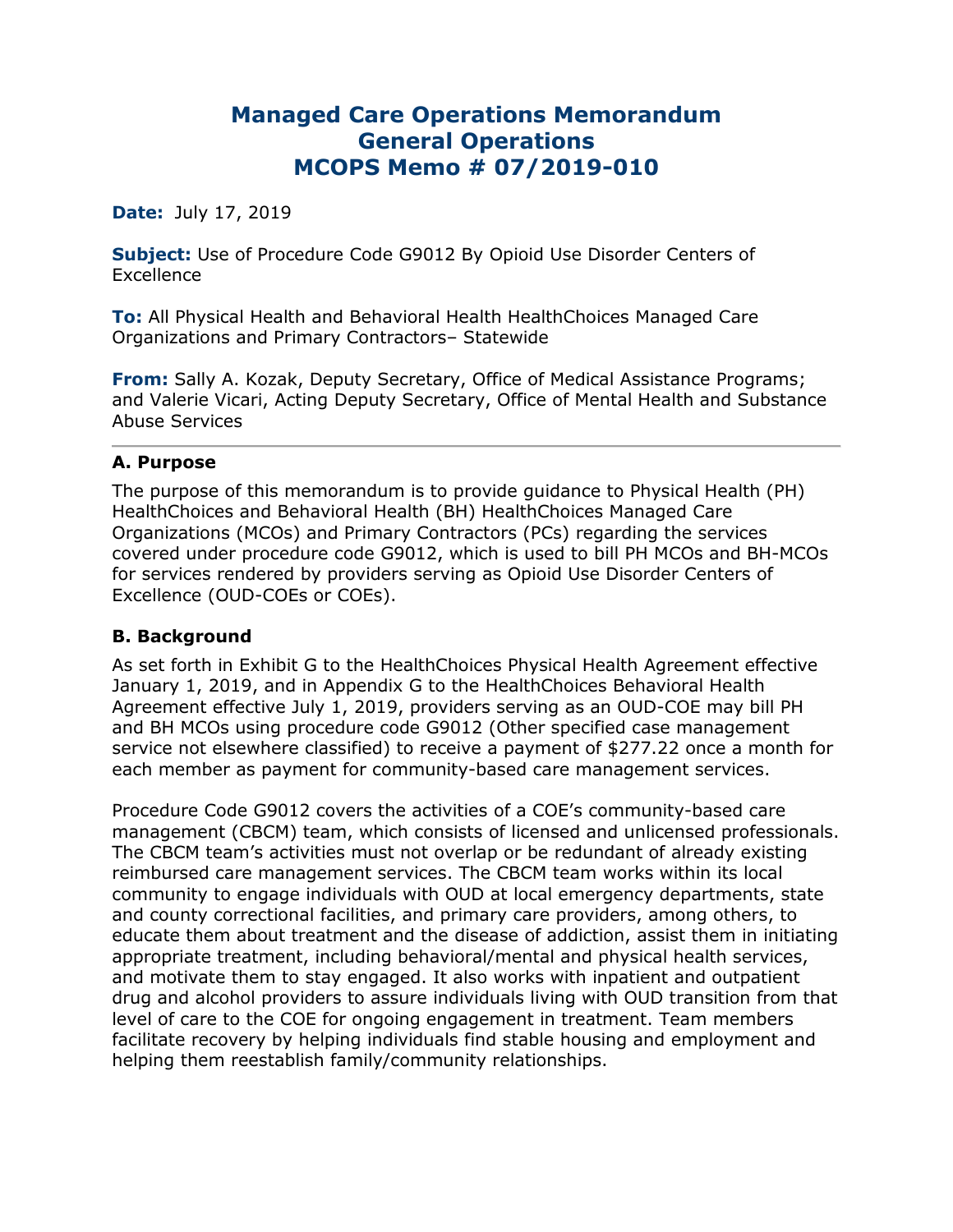As discussed above, CBCM teams consist of licensed and unlicensed providers, including nurses, licensed social workers, certified recovery specialists, and other professionals to provide recovery-focused care and supports. Licensed providers must provide services within the scope of their license as defined by the Pennsylvania Department of State. Unlicensed providers may not provide services that must be provided by licensed provider types and must be adequately supervised. All eligible providers participating on the CBCM team must be enrolled in the Medical Assistance program.

### **C. Specific CBCM Activities That May Be Billed for Using Procedure Code G9012**

CBCM teams may bill the G9012 procedure code for activities to provide support to and help individuals with OUD engage and stay engaged in treatment, including:

- a. Helping a Member with OUD navigate the health system and find community resources such as individual and group therapy, social services and recovery supports.
- b. Addressing a Member's individual treatment and non-treatment needs through evaluation of the Member's needs.
- c. Directly assisting a Member with and ongoing facilitation of needed physical and behavioral health services.
- d. Providing follow-up care for a Member and re-engaging a Member in care.
- e. Referring a Member for housing, job training, transportation services, educational services, vocational services, food assistance, healthcare services, mental health services, pain management services, substance use disorder level of care evaluation, interpreter services, voter registration or self-help meetings.
- f. Advocating on behalf of a Member.
- g. Monitoring a Member's health status and achievement of goals within the Member's treatment plan.
- h. Screening a Member's urine or blood.
- i. Making initial contact with a Member where they seek treatment, including emergency departments, state prisons, county jails, and other medical or nonmedical settings.
- j. Facilitating a Member's initiation into OUD treatment from emergency departments, primary care physicians, criminal justice system, and other sources. Initiation is defined as a face-to-face level of care evaluation.
- k. Facilitating a Member's admission to treatment within 14 Days of initiation with an OUD-COE, a treatment provider or other entities as appropriate and necessary.
- l. Helping a Member transition from an inpatient level of care to ongoing engagement in outpatient treatment.
- m. Creating an individualized support plan for a Member.
- n. Motivating and encouraging a Members with OUD to stay engaged in both physical health and behavioral health treatments.